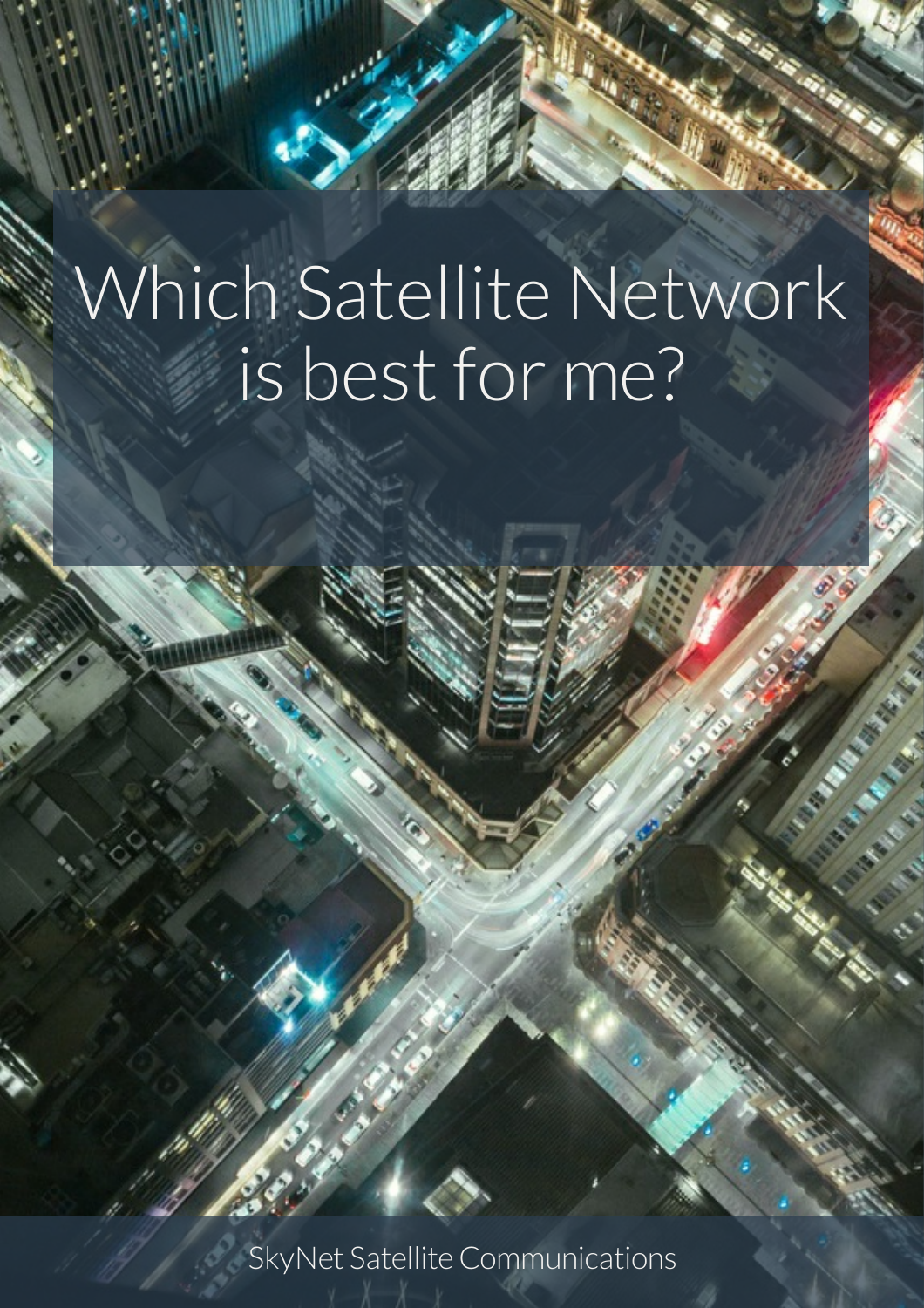This is a question we get asked a lot for groups requiring remote communications for their teams - this ebook will give you a brief overview...

There is no one-answer, rather you need to delve a little deeper into your business requirement for satellite connectivity is in the first place. Do you need Voice Comms? Do you need Tracking capability? Does Internet connectivity become a requirement for your applications?

As all satellite networks have a footprint, you will need to determine where your team operate geographically (another key consideration is whether you may be breaking any laws using satellite in certain countries). Some will work perfectly well on larger land masses, however struggle over coastal fringes or oceanic regions.

Others will have 100% global coverage, however may not be able to support all your data needs. Below are 4 of the main Commercial Satellite Network Providers with their coverage maps and some key features and benefits...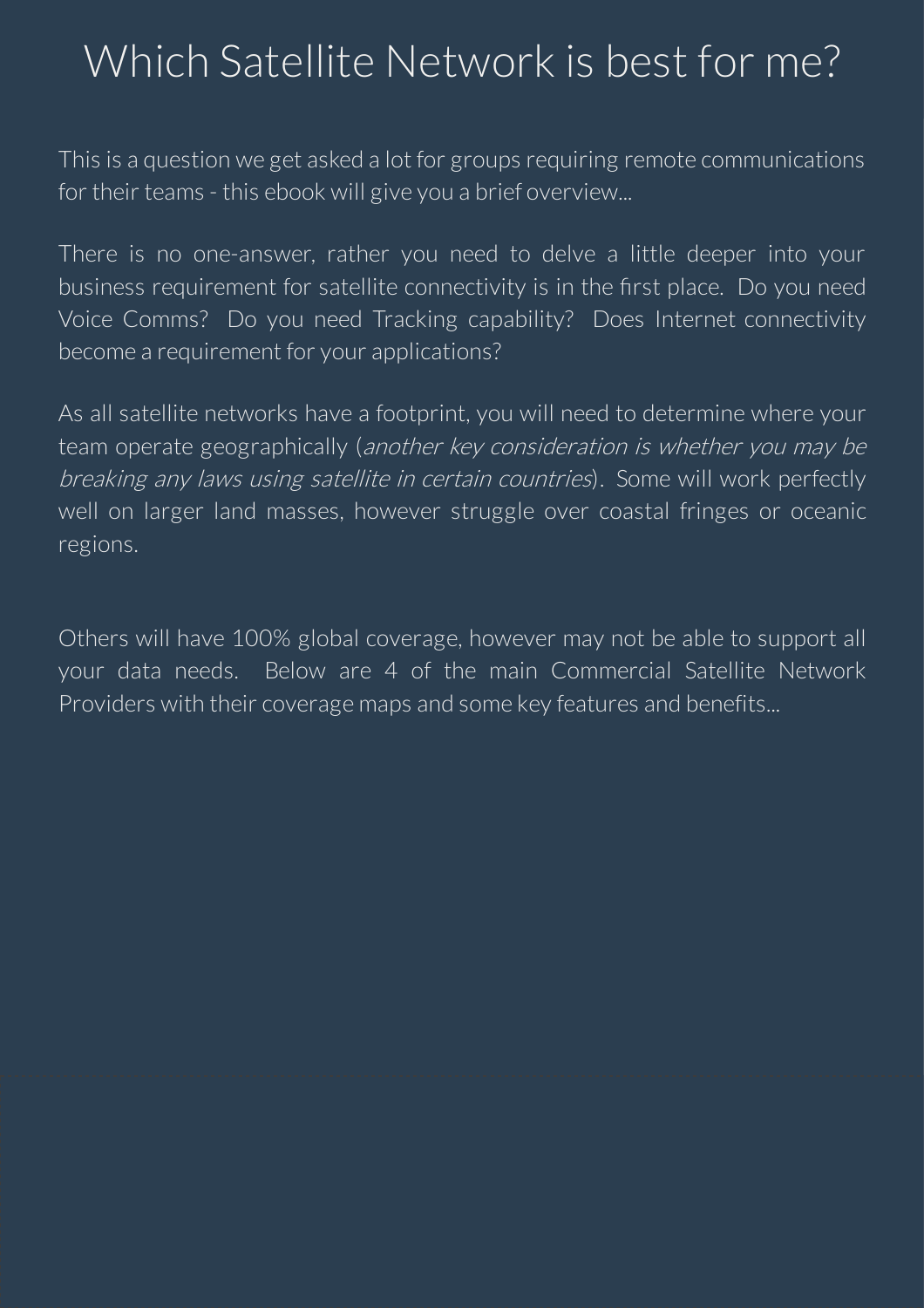

#### **1. Inmarsat**

Of their 11 Satellites in orbit, the I-4 fleet support a large portion of the L-Band communications for Inmarsat. These 3 satellites are in geosynchronous orbit with the Earth so will always be in the same position in the sky. Some of their key applications:

- Voice (Satellite Phones)
- Broadband & VSAT
- M2M, SCADA & Telemetry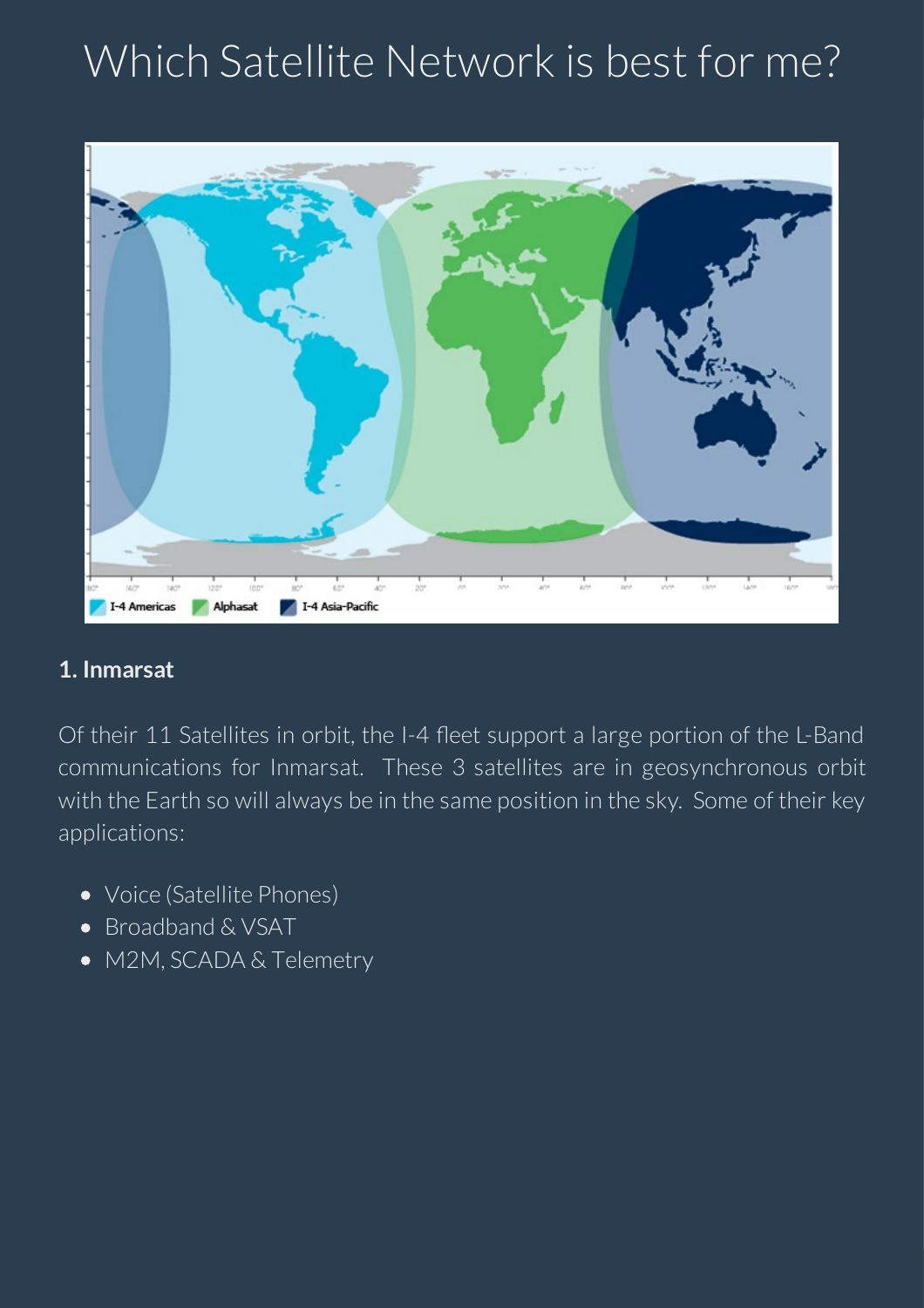

#### **2. Iridium**

The Iridium constellation offers 100% global coverage with 66 low-Earth orbiting (LEO) cross-linked satellites. They move from pole-to-pole (approximately 11 minutes from horizon-to-horizon) and operate as a fully meshed network that is supported by multiple in-orbit spares. Some of their key applications:

- Voice (Satellite Phones)
- Broadband
- M2M & Telemetry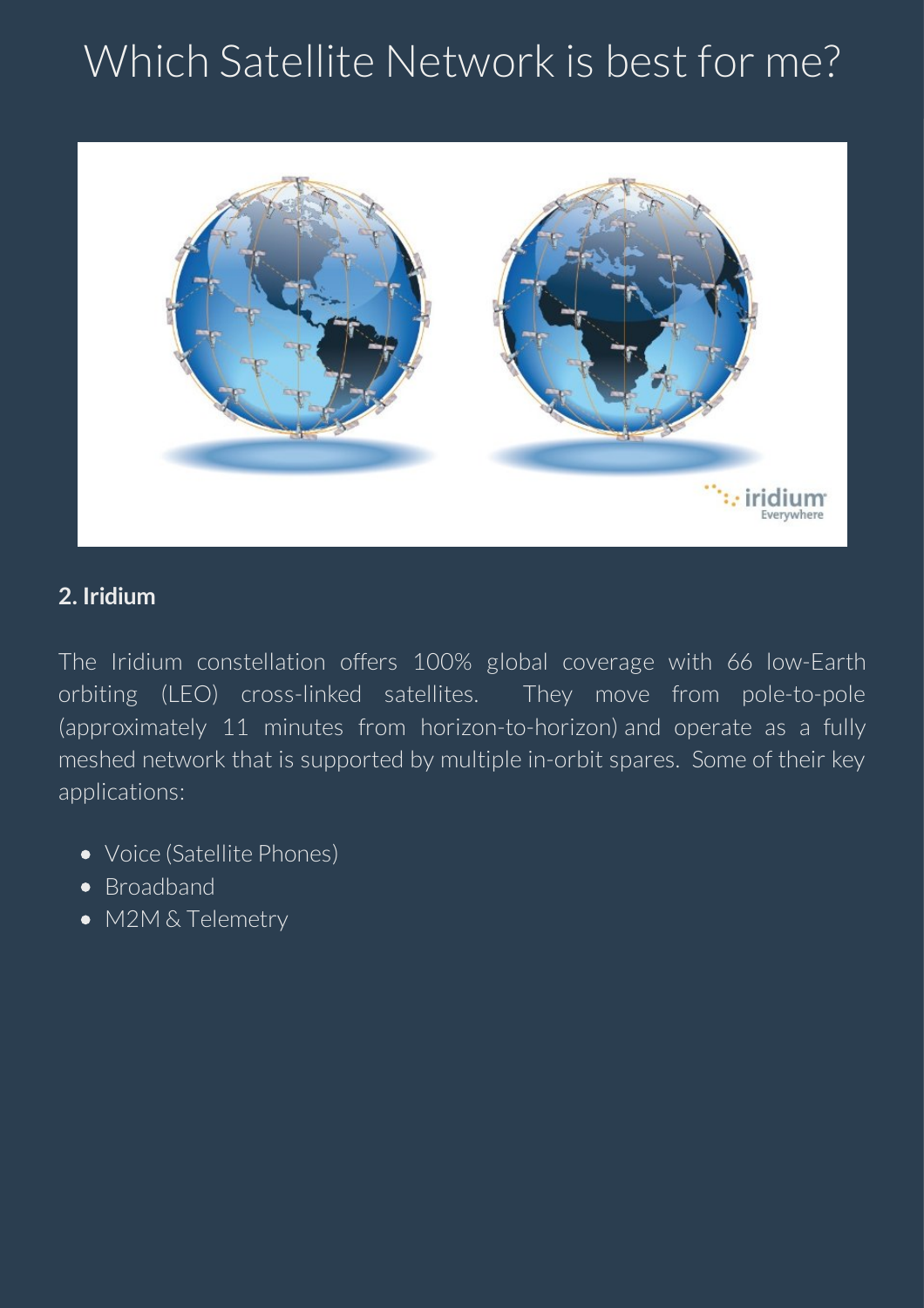

#### **3. Thuraya**

Thuraya is based in UAE and operates two commercial satellites built by Boeing, both in geosynchronous orbit. They also sell a dual mode satellite with both GSM and satellite capabilities through a roaming partner agreement. They supply products for:

- Voice (Satellite Phones)
- Broadband
- M2M